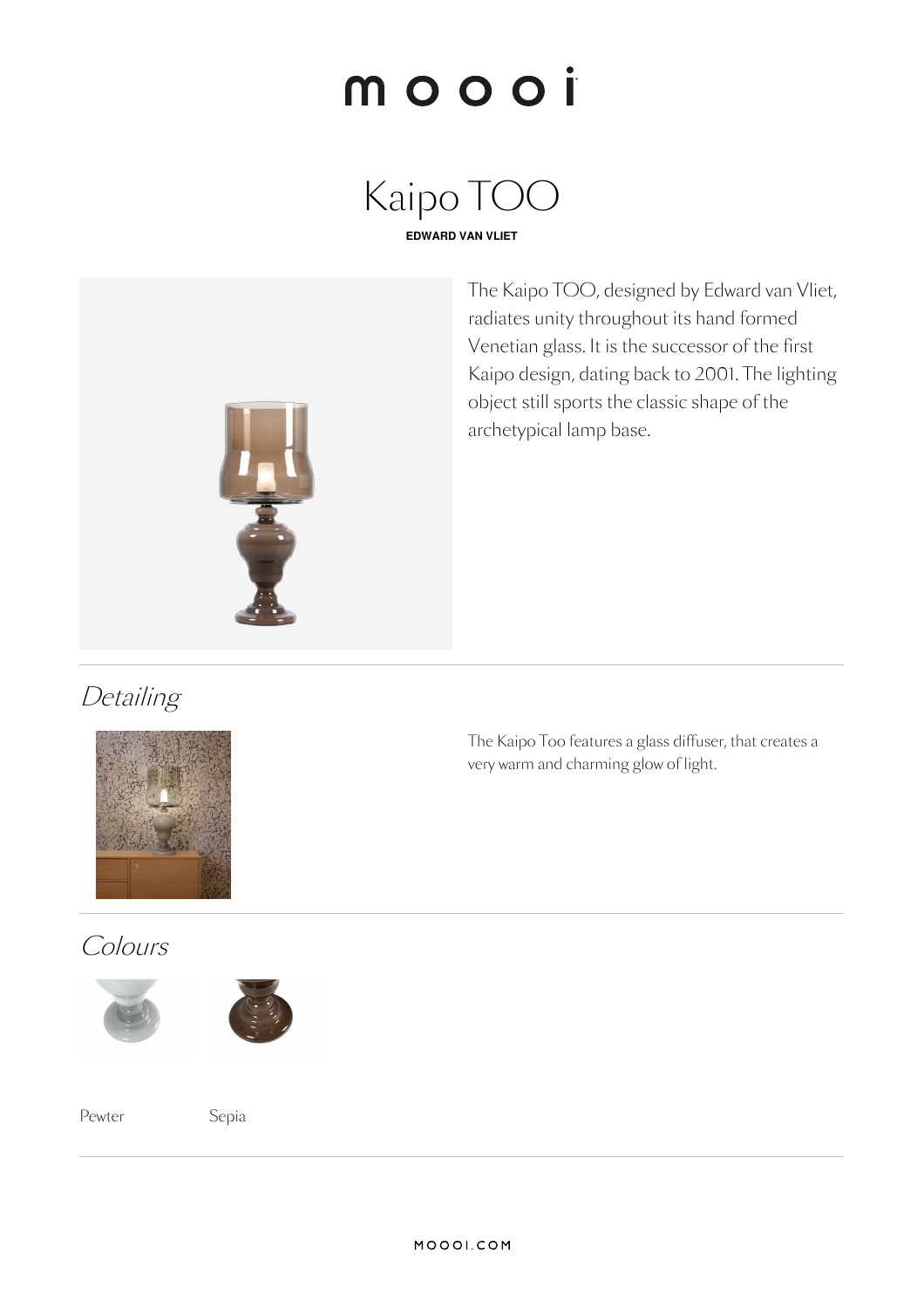# Kaipo TOO

Dimensions **Product** Product **Product** Packaging

39 cm | 15.4"





**WIDTH** 39cm | 15.4" **HEIGHT** 87cm | 34.3" **DEPTH** 39cm | 15.4" **DIAMETER** 39cm | 15.4" **WEIGHT NETTO** 9kg | 19.84lbs

**WIDTH** 48.5cm | 19.1" **HEIGHT** 83cm | 32.7"  $\frac{\text{CUBAGE}}{0.28}$ m $\frac{3}{19.75}$ ft $\frac{3}{3}$ **LENGTH** 68.6cm | 27" **WEIGHT** 15kg | 33.07lbs

### Technical CE

**MATERIAL** Hand blown glass, metal frame.

**ENERGY LABEL** Energy Label A

**LIGHTSOURCE INCLUDED** Yes

**DIAMETER SHADE** 39cm | 15.4"

**FREQUENCY** 50/60

**LAMPHOLDER** G9

**CABLE COLOUR** Transparent with tinned cores

**CABLE LENGTH** 130cm |51.2"

**COLOUR TEMPERATURE** 2700 K

**LIGHT DIRECTION** All directions

**EEI** 5.57 **LIGHTSOURCE TYPE** LED

**NUMBER OF LIGHTSOURCES** 1

**INPUT VOLTAGE** 220-240

**MAX POWER CONSUMPTION** 150W

**LIFETIME** 50000 hours

**PLUG TYPE** Europlug (Type-C)

**SWITCH** In line push button dimmer switch

**CRI** 80

**LIGHT OUTPUT** 260 lm

**EFFICIENCY** 1.73 lm/W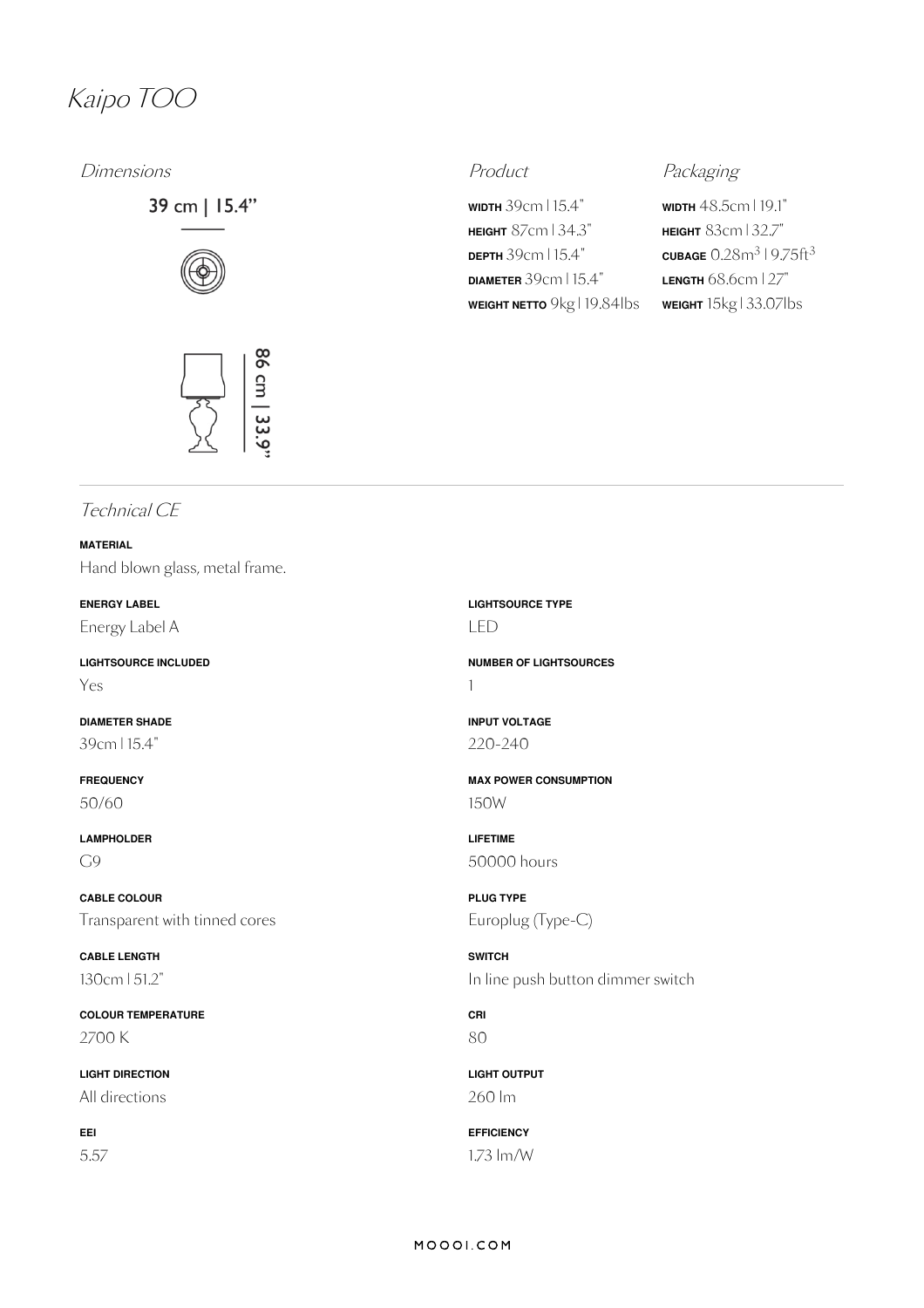### **DIMMING & LIGHTING CONTROL**

Dimmer on power cord

See last page for more information about the dimming possibilities.

# $C \in$

### Technical CU

**MATERIAL** Hand blown glass, metal frame.

**ENERGY LABEL** Energy Label A

**LIGHTSOURCE INCLUDED** Yes

**DIAMETER SHADE** 39cm | 15.4"

**FREQUENCY** 50/60

**LAMPHOLDER**  $\bigcap$ 

**CABLE COLOUR** Transparent with tinned cores

**CABLE LENGTH** 130cm |51.2"

**COLOUR TEMPERATURE** 2700 K

**LIGHT DIRECTION** All directions

**EEI** 3.71

**DIMMING & LIGHTING CONTROL** Dimmer on power cord

See last page for more information about the dimming possibilities.

**LIGHTSOURCE TYPE** LED

**NUMBER OF LIGHTSOURCES** 1

**INPUT VOLTAGE** 110-130

**MAX POWER CONSUMPTION** 100W

**LIFETIME** 50000 hours

**PLUG TYPE** US plug (Type A)

**SWITCH** In line push button dimmer switch

**CRI** 80

**LIGHT OUTPUT** 260 lm

**EFFICIENCY** 2.6 lm/W